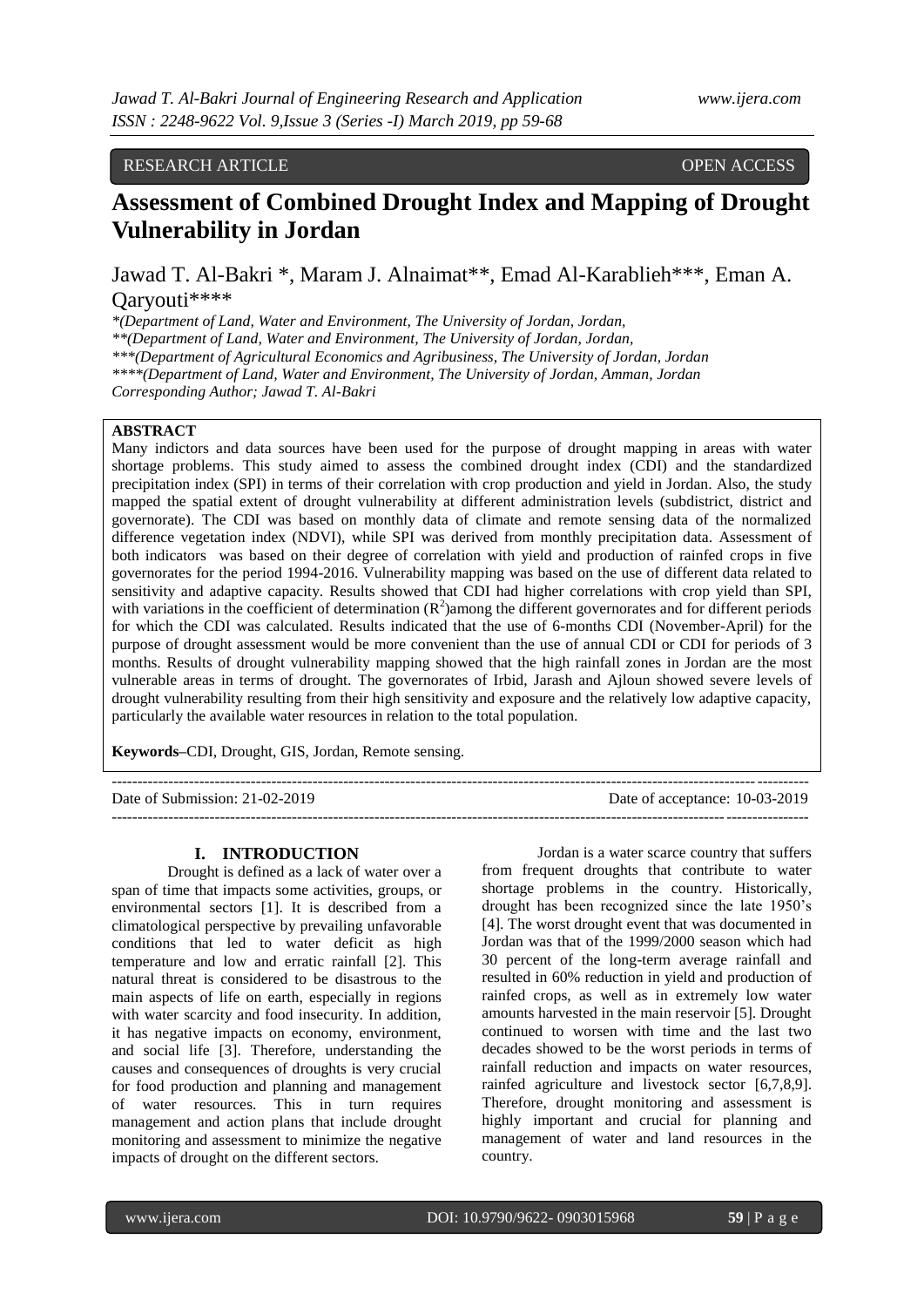Monitoring of drought requires the use of frequent and periodic data that reflect the spatial and temporal dimension of drought. The most commonly used data to monitor and assess drought is the rainfall data that is transferred into the Standardized Precipitation Index (SPI) [10]. The accuracy of SPI and meteorological indices, however, is highly affected by the spatial distribution of weather stations and the errors encountered by data collection [11]. Subsequently, many researchers proposed the use of remote sensing data to map and monitor drought, particularly the Normalized Difference Vegetation Index (NDVI) which showed to be highly correlated with rainfall [12]. Both of meteorological and remote sensing data can be utilized to map drought through the use of a combined drought index (CDI) [13, 14].

In Jordan, drought monitoring is based on the use of the NDVI from high temporal resolution data [11,15]. The use of CDI was proposed for the National Drought Committee (NDC), led by the Ministry of Water and Irrigation (MWI) Also, drought vulnerability maps were also needed by the NDC to identify areas with high priorities for proactive actions needed in the case of drought occurrence [16]. The advantage of CDI over the use of SPI or NDVI is the inclusion of the combined information from rainfall, vegetation, in addition to air temperature. However, the use of CDI requires validation for its correlation with crop yield and productivity to assess the contribution of NDVI over SPI. In addition to CDI validation, mapping of drought vulnerability in Jordan is needed at different administrative levels.

This study aims to assess the correlation between CDI and crop yield and production in different areas in Jordan. Also, it includes mapping of drought vulnerability at different administrative level. The approach of drought vulnerability mapping is based on considering sensitivity and adaptive capacity that are derived from biophysical and socioeconomic data. The down-scaled approach for these levels (Governorate, district and subdistrict) will provide different options for drought response planned by decision –makers in the country. These maps are important in the light of predictions of climate change and drought occurrence, which showed negative trends of climate change [17] that would result in reduction of agricultural production [18,19].

### **II. METHODOLOGY**

### **2.1 Study Areas**

The study of CDI assessment covered five governorates (Irbid, Ajloun, Jarash, Madaba and Karak) where most of rainfed crops are cultivated (Fig. 1), while mapping of vulnerability covered the whole country at the levels of governorate, district

and subdistrict. The study included the data of 29 stations operated by Jordan Meteorological Department (JMD). The governorates with data for CDI assessment has differences in their Mediterranean climate, as well as terrain. Elevations are in the range of 600-800m In Irbid, Jarash and Madaba, while the governorates of Ajloun and Karak has high elevation (900-1100m) and colder climate than the other governorates.

Rainfed cultivation in the five governorates and in the rainfed areas in Jordan starts in October and ends by May and June. Some farmers practice the late sowing which starts in December. The five governorates have a wide range of soil types. However, cultivation is mainly carried out in heavy clayey soils that have high storage for rainfall water [19]. Rainfall gradient is sharp in the five governorates, except in Ajloun. Rainfall decreases from west to east, north to south and from high to low altitudes. These trends characterize rainfall of Jordan as well (Fig. 1).

In terms of drought vulnerability, Jordan as a whole was considered in the mapping approach. The climate of the country can be described as arid in the west to hyper arid in the east. Areas with rainfall that exceed 400mm have semiarid climates. Generally, the country has a Mediterranean climate with cold winters and hot summers. Spring and fall are short transitional seasons; i.e. spring extendsin March and April and fall during September and October.

#### **2.2 Assessment of the CDI**

Drought indices are mathematical expressions based on empirical and/or physical approaches to study drought either quantitatively or qualitatively, which can be more effective than the direct use of raw climatic and crop data [10,20]. However, these indices require validation and assessment before being used for drought monitoring. The CDI is among the indices that were developed and adopted for drought monitoring in different countries [21].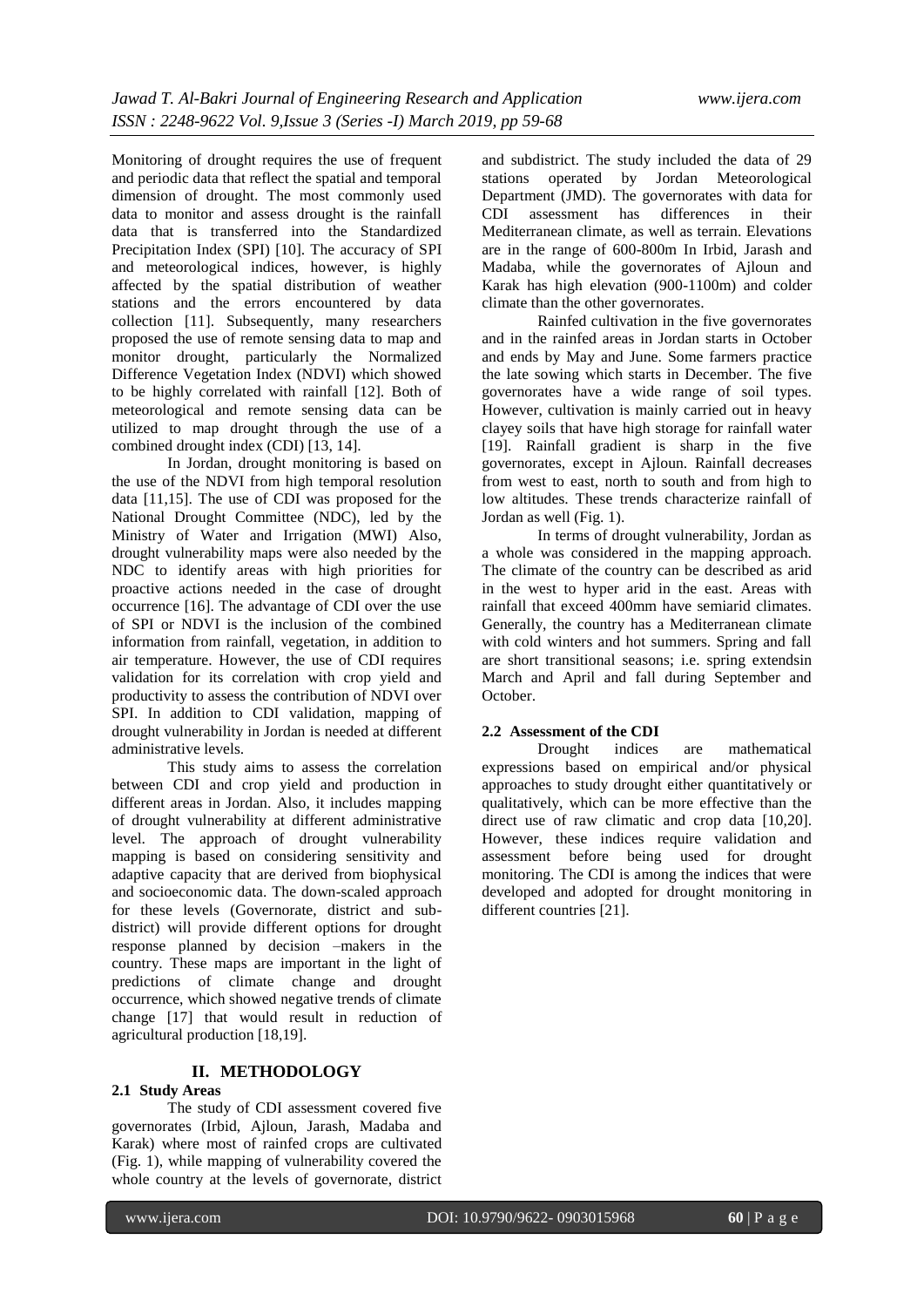

**Figure 1:** Location of the study areas and JMD weather stations in Jordan.

The CDI is based on four datasets that can obtained from remote sensing and climatic data at different spatial resolutions. These are the precipitation, soil moisture, the NDVI and soil surface temperature. This form of CDI was used by the United States Drought Monitor(USDM), (http://droughtmonitor.unl.edu) to generate drought maps with 5-km resolution for the entire US. Another version of CDI is the numerical CDI that was developed by the Food and Agriculture Organization of the United Nations [22]. This numerical CDI, which uses the data of precipitation, NDVI and air temperature, was assessed in this study to evaluate its ability to reflect drought conditions in rainfed areas in Jordan.

The numerical CDI was derived using the monthly data of rainfall and air temperature from JMD stations, the monthly NDVI from the National Oceanic and Atmospheric Administration - Advanced Very High-Resolution Radiometer (NOAA-AVHRR)at 5-km resolution. The CDI was calculated as following [22]:

 $CDI_{i,m}=(W_{PDI}*PDI_{i,m})$  +  $(W_{TDI}*TDI_{i,m})$  +  $(W_{VDI} * VDI_{i,m})$  (1) Where,

-  $CDI_{i,m}$  is the CDI for interest period (i) ending in time unit m.

- PDI, TDI and VDI arethe monthly precipitation temperature and vegetation (NDVI) indices, respectively.

- W is the weight of CDI components (0.50 for PDI, 0.25 for NDVI and 0.25 for PDI).

The calculation of the drought index (DI) in simple words can be expressed as:

| $DI =$     |                        |  |  |  |  |
|------------|------------------------|--|--|--|--|
|            | Actual average for IP. |  |  |  |  |
| LTM for IP |                        |  |  |  |  |

 $\sqrt{\frac{2.264a}{LTM}}$  lengt h of continuous deficit or excess in IP Actual lengt h of continuous deficit / excess in IP (2)

WhereIP is the interest period (months),LTM is the long term average. The deficit applies to rainfall and NDVI, and excess applies to temperature.Interpretation of CDI values and their corresponding classification is as follows: No drought for CDI value >1.0; Mild drought for CDI range of 0.8-1.0; Moderate drought for CDI range of 0.6-0.8; Severe drought for CDI range of 0.4-0.6; Extreme drought for CDI<0.4.

The equations and detailed steps of calculating the CDI components are included in the manual of the software used to derive CDI components [22]. The CDI was calculated for the 29 JMD stations for different IP that covered 3 months (CDI3) for different intervals during October-March, 6 months  $(CDI<sub>6</sub>)$  for the rainy season October-March and 12 months  $(CDI<sub>12</sub>or annual CDI)$  for January-December.

Outputs from calculations were CDI values for the 29 stations for the period 1994-2016. The data was transferred to point layers in the geographic information system (GIS) environment. The layers were then transferred into maps using the spatial interpolation method of the Inverse Distance Weighted (IDW) that gave higher weights to distance. The CDI was extracted for the governorate level using GIS spatial analysis tools. This was carried out to harmonize the data of CDI with the crop yield data which was obtained for the five governorates.

The numerical CDI data at governorate level were assessed by comparing the CDI at governorate level with the data of production and yield for rainfed crops for the period 1994-2016. This data was originally collected by the Department of Statistics (DOS) on annual basis and it was downloaded from the website of DOS (http://dosweb.dos.gov.jo/). Linear regression was carried out between CDI and crop production and the average yield (ton/ha). The comparisons were carried out for  $CDI_{12}$  CDI<sub>6</sub>and CDI<sub>3</sub>. The same comparisons were also carried out for SPI which was derived for 12 (annual), 6 and 3 months [23].

#### **2.3 Mapping of drought vulnerability**

Mapping drought vulnerability was based on the use of data from DOS and MWI, in addition to GIS maps of land use [18]. The approach of vulnerability mapping wasadapted from the concept and guidelines for standardisedvulnerability assessments as following [24]: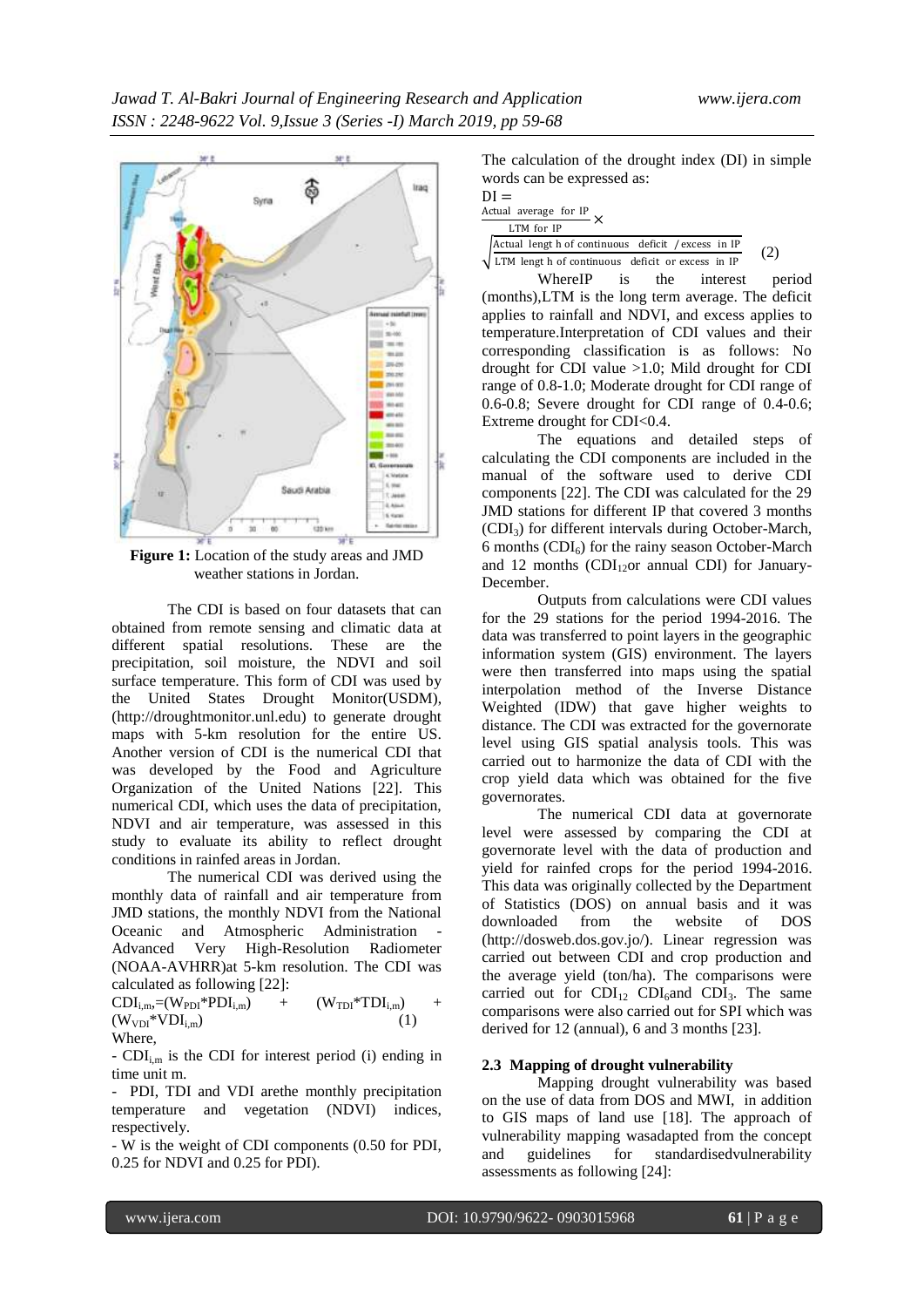$(4)$ 

$$
V = \frac{P}{Ia} = \frac{(ExIs)}{Ia}
$$
 (3)

Where, V is the vulnerability, Ia is the adaptive capacity, P is the potential for drought, E is the exposure and  $I_s$  is the sensitivity.

The indicators represented natural factors related to exposure and a combination of natural and human-driven factors for the sensitivity [25]. Adaptive capacity, on the other hand, was based on the availability of water and financial resources that were implied in the poverty levels. Sensitivity and adaptive capacity were summed for the selected indicators, which were given equal weights. Subsequently, sensitivity was calculated using the following formula:

 $I_s = \sum a_i S_i$ 

Where  $S_i$  is the indicator or data point of the target's sensitivity and  $a_i$  is the weighting factor of the sensitivity indicator  $S_i$ .

Similarly, adaptive capacity was calculated as follows:

 $I_a = \sum b_i C_i$ (5)

 $WhereC<sub>i</sub>$  is the indicator or data point of the target's adaptive capacity and bi is the weighting factor of the sensitivity indicator  $C_i$ .

Each component of equation 3 was calculated by averaging the indicators for sensitivity and adaptive capacity. Therefore, data from DOS was tabulated and arranged for the three administration levels that included 12 governorates, 51 districts and 89 subdistricts.

The approach has the strength of scaling or normalizing the components of vulnerability from zero to one as the general formula for each indicator (data point) is calculated as follows [24]:

$$
X_{i,0 \text{ to } 1} = \frac{(Xi - X_{\min})}{(X_{\max} - X_{\min})}
$$
 (6)

Where $X_i$  represents the individual data point to be transformed,  $X_{\text{Min}}$  is the lowest value for that indicator, $X_{\text{Max}}$  is the highest value for that indicatorand $X_{i,0}$  to is the new value to calculate, i.e. the normalised data point within the range of 0 to 1. The individual data point represented each indicator included in exposure, sensitivity and adaptive capacity. Equations for calculating vulnerability were applied in spreadsheets. Results were appended as attributes to the GIS layers of the three administrative levels. The output maps were classified based on the average and the standard deviation. Classes of vulnerability were based equal intervals(Table 1).

**Table 1**: Classification of vulnerability classes.

| Value         | <b>Vulnerability class</b> |
|---------------|----------------------------|
| < 0.20        | No vulnerability           |
| $0.20 - 0.40$ | Low vulnerability          |
| $0.40 - 0.60$ | Moderate Vulnerability     |
| $0.60 - 0.80$ | High vulnerability         |
| > 0.80        | Extreme vulnerability      |

A summary of the criteria and the data used for mapping drought vulnerability is summarized in Table 2. The same criteria for drought vulnerability mapping was also applied after including the number of Syrian refugees in the data of total population and poverty. This was carried out based on requests of decision-makers (MWI) to prioritize plans and actions for those areas. The data on refugees population was obtained from official sources [25,26] for subdistrict level.

**Table 2**: Summary for criteria used in mapping drought vulnerability.

| Component   | Criteria                     | <b>Steps</b>                    |  |  |
|-------------|------------------------------|---------------------------------|--|--|
| Exposure    | Drought                      | 1- CDI calculated               |  |  |
|             | occurrence                   | GIS<br>and<br>maps              |  |  |
|             |                              | prepared.                       |  |  |
|             |                              | 2- Count (Value)                |  |  |
|             |                              | for years with CDI              |  |  |
|             |                              | $<$ 0.6 was summed              |  |  |
|             |                              | for<br>each                     |  |  |
|             |                              | administration                  |  |  |
|             |                              | level.                          |  |  |
|             |                              | 3- Apply equation               |  |  |
|             |                              | 6.                              |  |  |
| Sensitivity | 1- Population                | Equation 4 applied              |  |  |
|             | 2-Agriculture<br>3-Livestock | on the following<br>indicators: |  |  |
|             | 4-Forestsand                 | 1- Population of                |  |  |
|             | reserves                     | administrative unit             |  |  |
|             |                              | relative to the total           |  |  |
|             |                              | population.                     |  |  |
|             |                              | $2 -$<br>Agricultural           |  |  |
|             |                              | area in relation to             |  |  |
|             |                              | of<br>the<br>area               |  |  |
|             |                              | administrative unit.            |  |  |
|             |                              | 3- Livestock<br>in              |  |  |
|             |                              | relation to area of             |  |  |
|             |                              | rangelands<br>and               |  |  |
|             |                              | agricultural area               |  |  |
|             |                              | (rainfed and 0.20)              |  |  |
|             |                              | of irrigated).                  |  |  |
|             |                              | 4- Area of forest or            |  |  |
|             |                              | natural reserve.                |  |  |
| Adaptive    | 1- Poverty                   | $1-$<br>Poverty<br>as           |  |  |
| capacity    | Municipal<br>2-              | for<br>each<br>percent          |  |  |
|             | Water                        | subdistrict<br>was              |  |  |
|             | 3-<br>Irrigation             | used for sensitivity            |  |  |
|             | water                        | by normalizing                  |  |  |
|             |                              | equation 6.<br>2- Per capita of |  |  |
|             |                              | Municipal<br>water              |  |  |
|             |                              | calculated<br>using             |  |  |
|             |                              | supply<br>and                   |  |  |
|             |                              | population.                     |  |  |
|             |                              | 3-<br>Maps<br>of                |  |  |
|             |                              | groundwater wells               |  |  |
|             |                              | were used to derive             |  |  |
|             |                              | available water per             |  |  |
|             |                              | irrigated area.                 |  |  |

# **III. RESULTS AND DISCUSSION**

## **3.1 Assessment of the CDI**

Coefficient of determination between CDI and crop production and yield is summarized Table 3. Results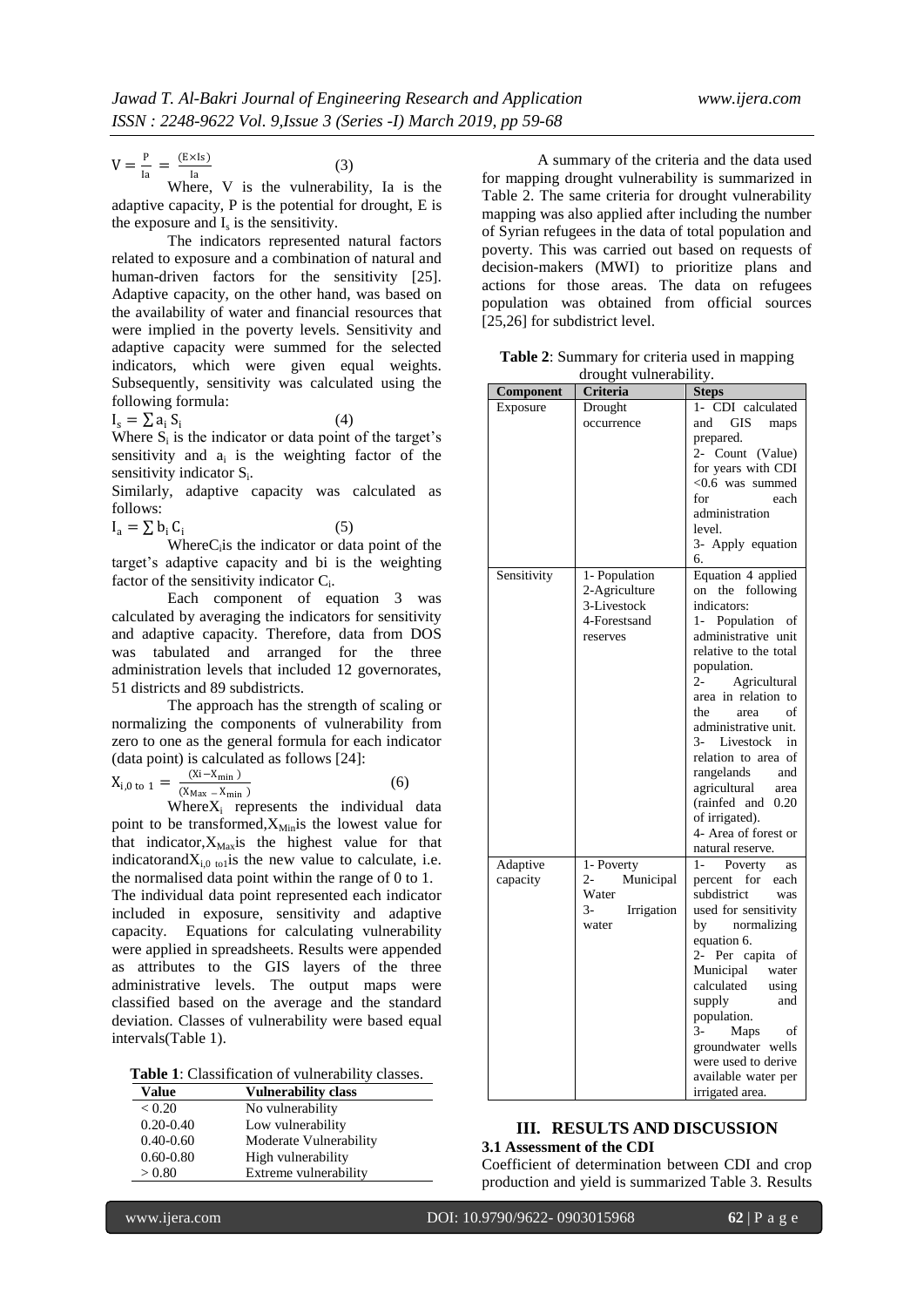showed variations the degree of correlation among CDI, SPI and crop yield and production. Generally, weak correlation was observed between the crop production and  $CDI_{12}$  (Annual CDI). However, correlations between  $CDI<sub>12</sub>$  and crop yield and production were better than those obtained for annual SPI. The same trend was also observed for most of the correlations for the 3 and 6 months CDI. Results showed that  $CDI_{12}$  was significantly correlated with wheat production in three governorates and production of barley and all rainfed crops in two governorates. The degree of correlation improved for the data of yield (ton/ha), except in the governorate of Madaba. For most governorates, production and yield were not significantly correlated with SPI<sub>12</sub>. This could indicate that annual  $CDI<sub>12</sub>$  was better than annual  $SPI<sub>12</sub>$  in assessing the overall drought conditions at the governorate and country level. The coherency of CDI as an indicator that would reflect the variation incereal crop yields during a drought period was also indicated in Europe [21].

The  $CDI<sub>6</sub>$  for the rainfall season October-April showed better correlations with production and yield for wheat and barley than the annual CDI did. The maximum correlations were obtained for the data of Karak, with an  $R^2$  value that reached 0.65 for barley yield with  $CDI<sub>6</sub>$ , compared with a value of 0.35 for the annual CDI vs barley yield (Fig. 2). Comparing the  $CDI<sub>6</sub>$  showed better correlations with production and yield than the SPI6, with exceptions for Madaba. This could indicate that the use of 6 months CDI during October-March would be convenient for assessing agricultural drought and for assessing drought impacts on rainfed agriculture in Jordan.



**Figure 2:** Relationships between barley yield and  $CDI<sub>12</sub>$  (Top)  $CDI<sub>6</sub>$  (Middle) and  $CDI<sub>3</sub>$  (Bottom) in Karak governorate.

| period 1994-2016.                  |                  |        |        |        |       |
|------------------------------------|------------------|--------|--------|--------|-------|
| Relationship*                      | <b>Irbid</b>     | Ajloun | Jarash | Madaba | Karak |
| Production and yield vs $CDI12$    |                  |        |        |        |       |
| TP vs. $CDI_{12}$                  | $\ast\ast$<br>ns | ns.    | 0.35   | ns     | 0.37  |
| WP vs. $CDI_{12}$                  | 0.29             | ns     | 0.38   | ns     | 0.35  |
| $WY$ vs. $CDI_{12}$                | 0.27             | 0.35   | 0.56   | ns.    | 0.37  |
| $BP$ vs. $CDI_{12}$                | ns.              | ns     | ns     | 0.32   | 0.32  |
| $BY$ vs. $CDI_{12}$                | 0.29             | 0.22   | 0.22   | 0.19   | 0.35  |
| Production and yield vs $SPI_{12}$ |                  |        |        |        |       |
| TP vs. SPI <sub>12</sub>           | 0.19             | ns     | ns     | ns     | 0.19  |
| WP vs. $SPI_{12}$                  | ns.              | ns.    | ns     | ns     | ns    |
| $WY$ vs. $SPI_{12}$                | ns.              | ns     | ns     | ns     | ns    |
| $BP$ vs. $SPI_{12}$                | 0.31             | ns.    | ns     | ns     | 0.23  |
| $BY$ vs. $SPI_{12}$                | ns.              | ns     | ns     | ns     | ns    |
| Production and yield vs $CDI6$     |                  |        |        |        |       |
| TP vs. $CDI6$                      | ns.              | ns     | 0.48   | 0.21   | 0.54  |
| WP vs. $CDI6$                      | 0.34             | ns.    | 0.40   | ns     | 0.50  |
| $WY$ vs. $CDI6$                    | 0.47             | 0.34   | 0.46   | ns.    | 0.45  |
| $BP$ vs. $CDI6$                    | ns.              | ns     | 0.47   | 0.42   | 0.43  |
| $BY$ vs. $CDI6$                    | 0.26             | 0.26   | 0.30   | 0.18   | 0.65  |
| Production and vield vs $SPI6$     |                  |        |        |        |       |

**Table 3:** Coefficient of determination (R2) between rainfed crop production and yield with CDI and SPI for the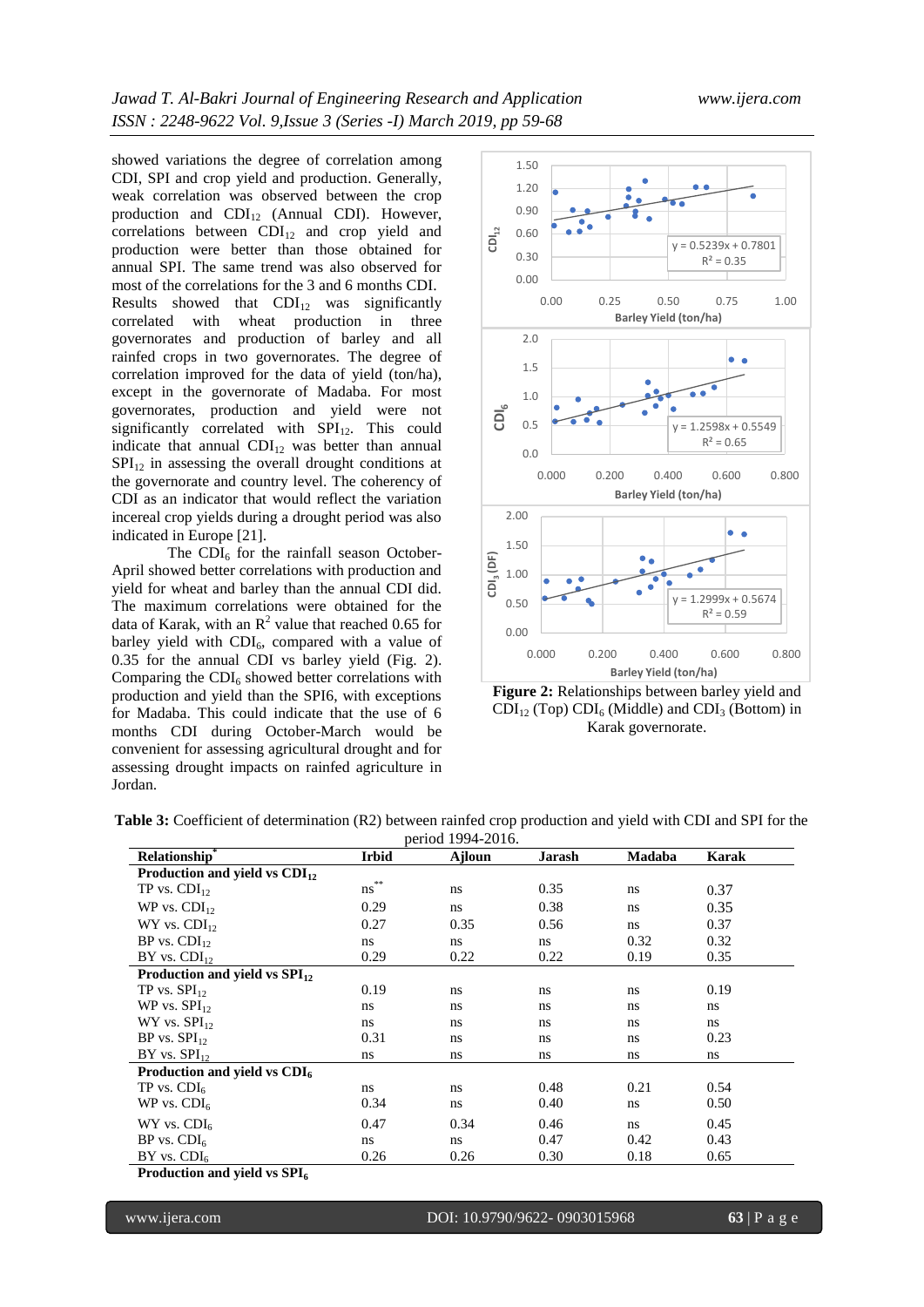*Jawad T. Al-Bakri Journal of Engineering Research and Application www.ijera.com ISSN : 2248-9622 Vol. 9,Issue 3 (Series -I) March 2019, pp 59-68*

| TP vs. $SPI6$                                                      | ns                           | ns                           | 0.38                                | 0.30                    | 0.52                                |
|--------------------------------------------------------------------|------------------------------|------------------------------|-------------------------------------|-------------------------|-------------------------------------|
| WP vs. $SPI6$                                                      | 0.31                         | ns                           | 0.30                                | 0.21                    | 0.47                                |
| $WY$ vs. $SPI_6$                                                   | 0.34                         | 0.34                         | 0.32                                | ns                      | 0.41                                |
| $BP$ vs. $SPI6$                                                    | ns                           | ns                           | 0.38                                | 0.38                    | 0.44                                |
| $BY$ vs. $SPI6$                                                    | 0.25                         | 0.22                         | 0.30                                | 0.22                    | 0.57                                |
| Production and yield vs CDI <sub>3</sub>                           |                              |                              |                                     |                         |                                     |
| TP vs. $\mathrm{CDI_3}^{***}$<br>WP vs. $CDI3$<br>$WY$ vs. $CDI3$  | ns.<br>$0.30$ NJ<br>0.47 NJ  | ns<br>ns<br>$0.30$ DF        | $0.36$ NJ<br>0.38 DF<br>$0.36$ NJ   | 0.22NJ<br>ns.<br>ns     | 0.47 DF<br>0.42 DF<br>$0.38$ JM     |
| $BP$ vs. $CDI3$                                                    | ns                           | ns                           | $0.24$ NJ                           | 0.47 <sub>NJ</sub>      | 0.40 DF                             |
| $BY$ vs. $CDI3$                                                    | ns                           | $0.23$ DF                    | $0.23$ NJ                           | $0.24$ NJ               | $0.59$ DF                           |
| Production and yield vs SPI <sub>3</sub>                           |                              |                              |                                     |                         |                                     |
| TP vs. $\mathbf{SPI_3}^{***}$<br>WP vs. $SPI3$<br>$WY$ vs. $SPI_3$ | ns<br>$0.26$ DF<br>$0.35$ NJ | ns<br>$0.19$ JM<br>$0.25$ JM | $0.25$ NJ<br>$0.33$ NJ<br>$0.20$ NJ | $0.27$ NJ<br>ns.<br>ns. | $0.43$ DF<br>$0.40$ NJ<br>$0.32$ JM |
| $BP$ vs. $SPI3$                                                    | ns                           | ns                           | ns                                  | $0.42$ NJ               | $0.40$ DF                           |
| $BY$ vs. $SPI3$                                                    | ns.                          | ns                           | ns.                                 | $0.23$ NJ               | $0.54$ NJ                           |

\* TP: Total production, WP: Wheat production, WY: Wheat yield, BP: Barley production, BY: Barley yield. \*\* ns: not significant at  $P < 0.05$ 

\*\*\* Maximum significant correlation is shown with the abbreviations OD: Oct-Dec; NJ: Nov-Jan; DM: Dec-Mar.

Results for the 3-months CDI explained important factors related to drought and production of rainfed crops. In terms of correlation with production and yield, the  $CDI<sub>3</sub>$  showed slightly lower correlations with production and yield than the  $CDI<sub>6</sub>$  in some governorates and better correlations in others. Both of  $CDI<sub>3</sub>$  and  $CDI<sub>6</sub>$ , however, showed better correlations with production and yield than the annual CDI. These findings agreed with the studies that recommended the use of indicators for shorter interest periods than using the annual indicators for drought assessment [21,28,29].

Similar to  $CDI_{12}$  and  $CDI_6$ , the  $CDI_3$  showed slightly higher values of  $R^2$  for the correlations with yield and production than the  $SPI<sub>3</sub>$ . The important findings from the results obtained for  $CDI<sub>3</sub>$  and  $SPI<sub>3</sub>$ were the periods for which the index was derived. These were different among the governorates and reflected the character of each area. For example, the period of December-February was the important period that had significant impacts on yield and production of rainfed wheat and barley in Karak. In other governorates, the period of November-January was more important than the periods December-February and January-March. These results could indicate the positive impact of early rainfall on crop production and yield. Oppositely, the high correlations for the periodJanuary-March in Karak and Ajloun could be attributed to the impact of temperature as a component of  $CDI<sub>3</sub>$ , as both areas had colder climates than Jarash, Irbid and Madaba. Subsequently, rainfall during January-March would

significantly contribute to crop yield in both governorates.

The variations in correlations between CDI and crop production and yield among the governorates could be also attributed to the agricultural management practices and the land use/cover of each governorate. For example, the governorates of Ajloun and Madaba showed weak correlations or insignificant correlations among crop production and yield with CDI which could be explained by the presence of forests in Ajloun and the presence of irrigated areas in Madaba. Expansion of urbanized areas in Irbid and Madaba, on the other hand, would also contribute to the variations in CDI and changes in crop production during 1994-2016.

#### **3.2 Drought Vulnerability**

Maps of drought vulnerability showed that the potential of drought (Fig. 3) was high for many parts of the country, particularly the high rainfall zones in the north and northwest of Jordan where exposure and sensitivity were high and adaptive capacity (Fig. 4) was low. As a result, these subdistricts were highly vulnerable to drought (Fig. 5). Although the subdistricts in low rainfall zones had low adaptive capacity, however, their sensitivity to drought was low due to the high aridity in these areas and the low numbers of population.

The degree of vulnerability was different among the administration levels (governorate, district and subdistrict), with consistent results for the northwest areas of Jordan (Fig. 6, Fig. 7 and Fig. 8). This was mainly attributed to the high potential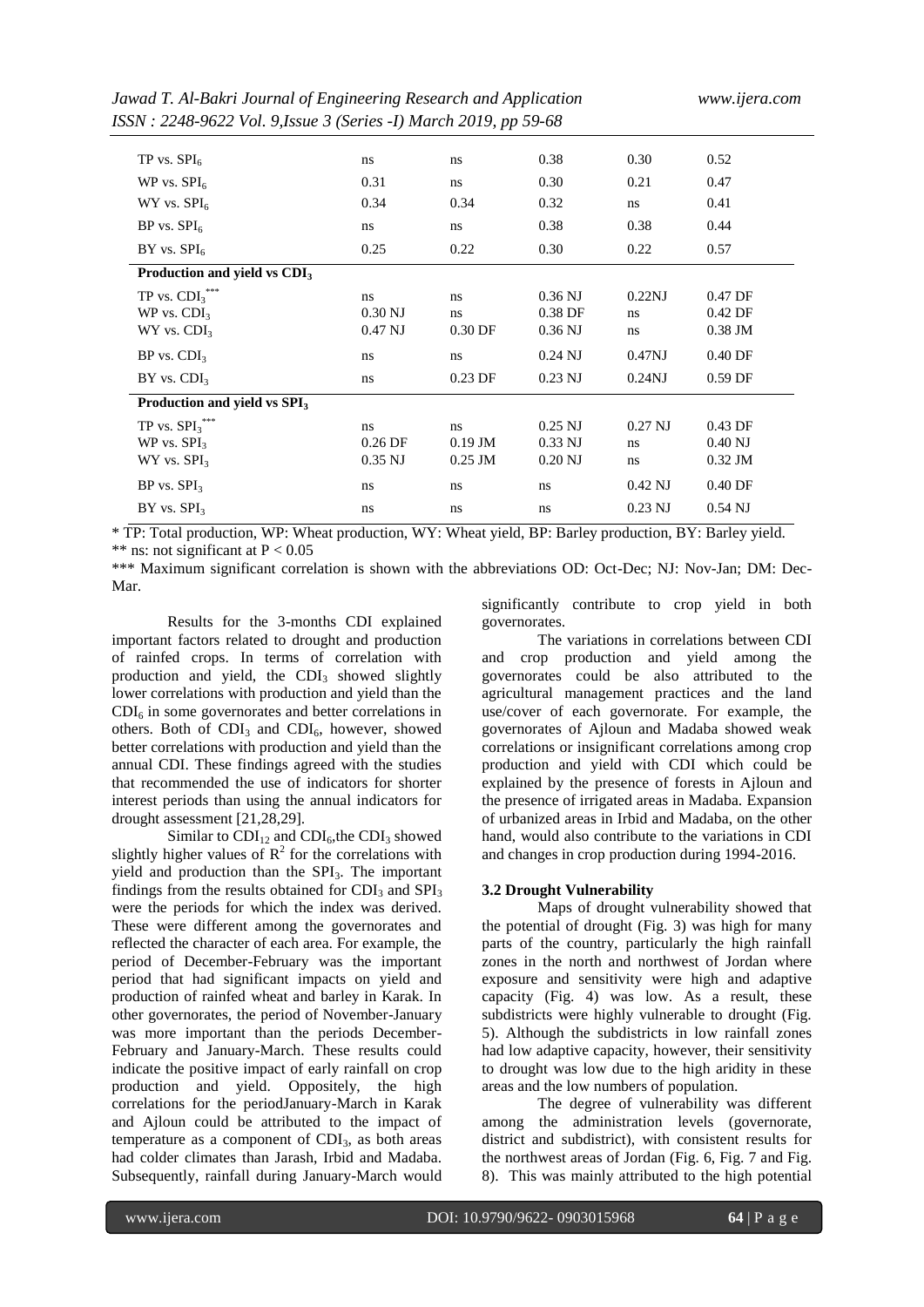for droughtin these areasresulting from the high percent of rainfed areas and the presence of forests that form important ecosystems in the country. In addition, the northwestern areas had been subjected to severe droughts in the last three decades, as revealed by the CDI and SPI analysis which showed that the probability of drought occurrence reached 25% (Once every 4 years). Therefore, results indicated that the most vulnerable areas to agricultural drought were rainfed croplands and forest, located in areas with a very high probability of drought occurrence. Under these conditions soil moisture deficiency would be high [30].

Differences in the map of vulnerability for subdistrict were observed when the data of Syrian refugees was included in the mapping (Fig. 6) when compared with the map without considering this data (Fig. 5). The result of these changes in vulnerability is increase in vulnerability level for the already vulnerable subdistricts in the northwest of Jordan (Irbid, Ajloun, Jarash) and in Mafraq and Zarqa governorates. This could be explained by the fact that these areas host the larger number of refugees than other areas in Jordan. The impacts of refugees on the populationwas also related to reduction in water share. The political dimension of the war and political conflict in Syria deprived Jordan's share from transboundary water coming from Yarmouk River, as indicated by previous studies [31] that indicated the deterioration of the water resources that would lead to more drought vulnerability.



**Figure 3:** Drought potential based on exposure and sensitivity for subdistrict level.



**Figure 4**: Adaptive capacity for drought at subdistrict level.



**Figure 5:** Map of drought vulnerabilityfor the subdistrict level in Jordan.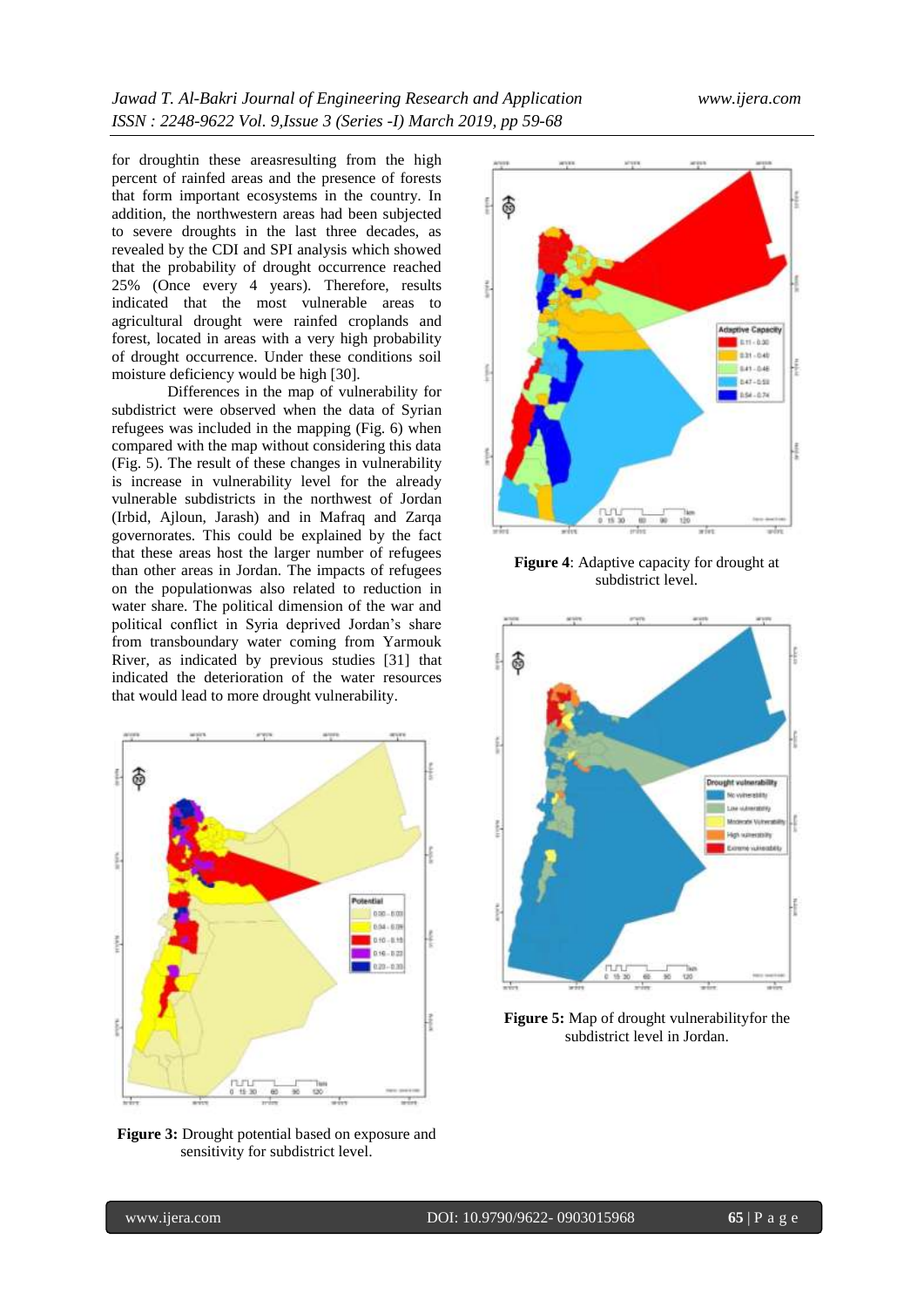

**Figure 6:** Map of drought vulnerabilityfor the subdistrict level in Jordan after including the number of refugees.



**Figure 7:** Map of drought vulnerabilityfor the district level in Jordan.



**Figure 8:** Map of drought vulnerabilityfor governorate level in Jordan.

Results of vulnerability showed that aggregating data from subdistrict to district and to governorate levels resulted in changing the vulnerability level. This would show the strength of the approach followed for vulnerability mapping as it reflected the main factors leading to drought vulnerability. The factors were a combination of environmental and socioeconomic conditions that were also indicated as the main rivers for drought risk and vulnerability [32,33].

Finally, thechanges in vulnerability maps according to administrative level would reveal possible solutions to decision-makers by proposing means for improving adaptive capacity. Since water scarcity is the main challenge for drought mitigation, augmentation of water supply shall be considered with possible actions that include inter-basin water conveyance. Also, master plans for water and land use shall be consider for the highly vulnerable areas.

#### **IV. CONCLUSIONS**

Results indicated the suitability of CDI for mapping and monitoring of drought severity in Jordan. The use of CDI would be better than the use of the single indicator (SPI) for this purpose. The use of the 3 and 6 months CDI would be recommended over the annual CDI fro drought monitoring and assessment. Considering the characteristic of each zone, it could be concluded that  $CDI<sub>3</sub>$  would change in terms of the calculation depending on the interest period. Results from this study would recommend the use of November-January period for warm areas and January-March for cold rainfed areas. In terms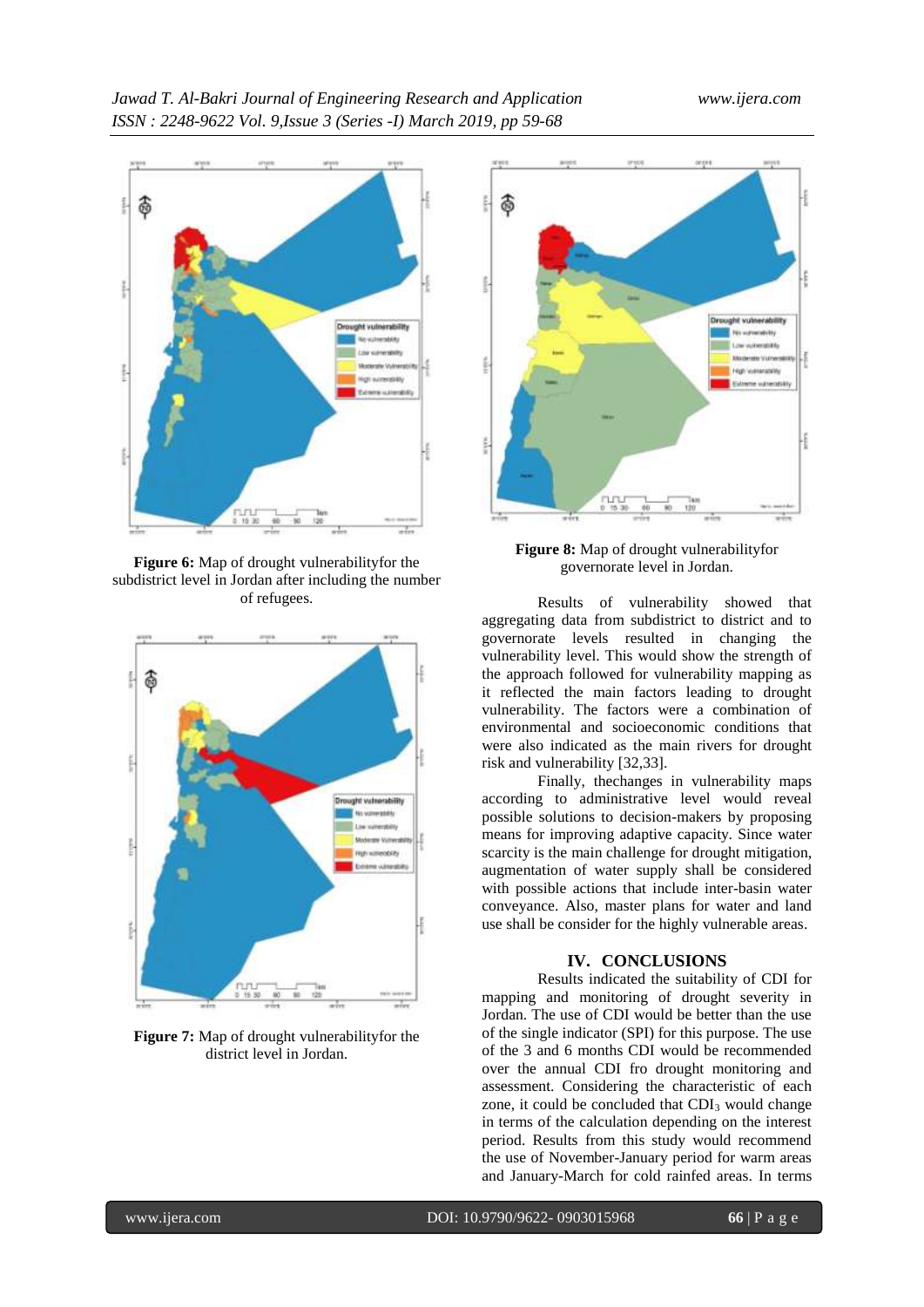of improvement for the CDI, it would be important to validate the weights of CDI components, although the default weights used in this study were convenient and responded tochanges in production and yield, particularly for wheat and barley.

In terms of drought vulnerability, the study represented the first attempt in Jordan to map spatial distribution of drought. Results showed that areas with relatively high rainfall zones in the north and northwest of Jordan were the most vulnerable areas.The approach of vulnerability mapping identified these areas at the level of subdistrict. The combination of high sensitivity and low adaptive capacity, in addition to the regional conflict and immigration, made these areas highly vulnerable to drought. As such, the problem of water scarcity under prolonged droughts in the future would add more challenges to water management in Jordan. Therefore, plans for strengthening adaptation in these areas are urgently needed.

### **ACKNOWLEDGEMENTS**

This work forms part of Goal WASH which is part of the UNDP Water and Oceans Governance Programme that is coordinated by the Water Governance Facility at the Stockholm International Water Institute (SIWI) and financed by Sweden. The efforts of Eng. Sami Tarabieh from UNDP ar highly appreciated. The authors would like to thank Jordan Meteorological Department and the Ministry of Water and Irrigation for providing data of climate and water. The Department of Statistics is also acknowledged for providing socioeconomic data used in vulnerability mapping. Finally, the support from the International Center of Biosaline Agriculture (ICBA)-Dubai is appreciated.

#### **REFERENCES**

- [1]. A Mishra, V. Singh, A review of drought concepts, Journal of Hydrology, 391, 2010, 202–216.
- [2]. Z Balint, F. Mutua, P. Muchiri, C.T. Omuto, Monitoring Drought with the Combined Drought Index in Kenya. In Developments in Earth Surface Processes; Elsevier B.V.,16, 2013, 341–356.
- [3]. M Keshavarz, E, Karami, Farmers' decisionmaking process under drought. Journal of Arid Environments, 108, 2014, 43–56
- [4]. Economic and Social Commission for Western Asia (2005), ESCWA Water Development Report 1: Vulnerability of the Region to Socio-Economic Drought, United Nations, New York.
- [5]. FAO (Food and Agriculture Organization of the United Nations). Crop and food supply assessment mission to the Kingdom of Jordan, (FAO, Rome, Italy, 1999).
- [6]. FAO (Food and Agriculture Organization of the United Nations) National Drought Mitigation Centre (FAO)(NDMC), Drought Planning Guide for the Near East Region.2008. FAO Near East Regional Office, Cairo, Egypt.
- [7]. D Rajsekhar, S. Gorelick. Increasing drought in Jordan: Climate change and cascading Syrian landuse impacts on reducing transboundary flow. Sci. Adv. 3, 2017, e1700581.
- [8]. B Milton-Edwards, P. Hinchcliffe, Jordan: A Hashemite legacy, Oxon, England, 2009.
- [9]. MWI (Ministry of Water and Irrigation, Jordan), Annual Report, MWI, Jordan, 2008.
- [10]. WMO and GWP (World Meteorological Organization and Global Water Partnership) Handbook of Drought Indicators and Indices (M. Svoboda and B.A. Fuchs). Integrated Drought Management Programme(IDMP), Integrated Drought Management Tools and Guidelines2016. Series 2. Geneva.
- [11]. J Al-Bakri, A. Al-Khreisat S. Shawash., E. Qaryouti, M. Saba, Assessment of Remote Sensing Indices for Drought Monitoring in Jordan,Asian Journal of Geoinformatics, 17(3), 2017, 1-13.
- [12]. J Al-Bakri, A. Suleiman, NDVI response to rainfall in different ecological zones in Jordan,International Journal of Remote Sensing, 25(19), 2004, 3897–3912.
- [13]. A de Jager, J. Vogt, Analysing the Combined Drought Indicator (CDI): Demonstration and Analysis of its Evolution during Spring and Summer 2013- 2014. Agriculture and Agricultural Science Procedia. 2015
- [14]. M Hayes, M. Svoboda, B. Wardlow, M. Anderson, F. Kogan, Drought Monitoring: Historical and Current Perspectives, Drought Mitigation Center Faculty Publications. 94.
- [15]. G Al-Naber, J. Al-Bakri, M. Saba, Monitoring drought and desertification in Jordan with remote sensing. Proceedings of the remote sensing and GIS applications symposium, 2009,The University of Jordan.
- [16]. MWI (Ministry of Water and Irrigation, Jordan), Water Sector Policy for Drought Management, MWI, Amman, Jordan, 2018.
- [17]. M Al-Qinna, N. Hammouri, M., Obeidat,F. Ahmad, Drought analysis in Jordan under current and future climates,Climatic Change, 106, 2010, 421–440.
- [18]. J Al-Bakri, M. Salahat, A. Suleiman, M. Suifan, M.R. Hamdan, S. Khresat, T. Kandakji, Impact of Climate and Land Use Changes on Water and Food Security in Jordan: Implications for Transcending "The Tragedy of the Commons",Sustainability, 5(2), 2013, 724-748.
- [19]. J Al-Bakri, A. Suleiman, F. Abdulla, J. Ayad, Potential impacts of climate change on the rainfed agriculture of a semi-arid basin in Jordan, Physics and Chemistry of the Earth, 36(5-6), 2011, 125- 134.
- [20]. A Zargar, R. Sadiq, B. Naser and F. Khan, A review of drought indices,Environmental Reviews, 19, 2011, 333– 349.
- [21]. G Sepulcre-Canto, S. Horion, A. Singleton, H. Carrao, J. Vogt, Development of a Combined Drought Indicator to detect agricultural drought in Europe. Natural Hazards and Earth Systems Sciences, 12, 2012, 3519–3531.
- [22]. Z Balint, F. Mutua, P. Muchiri,Drought Monitoring